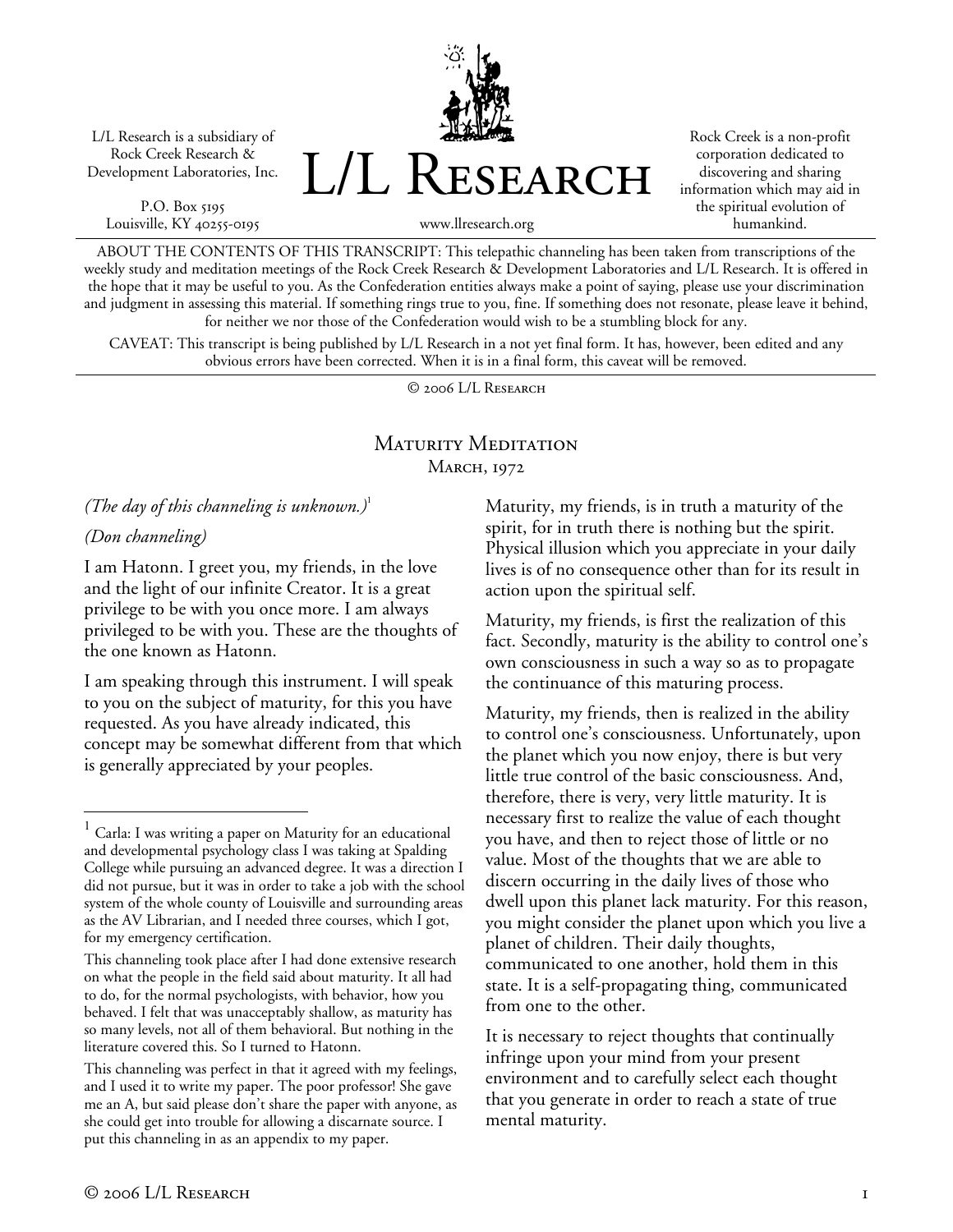You might ask how it is possible to select thoughts of value from thoughts that are meaningless, or of little value. It is very simple, my friends. All that is necessary is for you to analyze the thought with respect to the real objectives of your person. If the thought has true consequence, if the thought is of a true developmental nature—that is to say, if it develops either your consciousness or the consciousness of someone else with whom you are communicating—then it is a worthwhile thought. If it does not develop the consciousness, then it is probably of very little value.

Now, how will a thought or concept develop into consciousness? There are several ways. One technique of development is simply evolving the ability of analyzing the merits of your thoughts. After this has been done, the thoughts themselves will act as generators of the maturing process.

Each thought you have is important. It is important either in a negative or a positive sense. If it is a thought that is of no consequence, it is important to recognize this thought as being of no value. If it is a thought of consequence, then it is necessary that you amplify it and utilize it and communicate it, or it too will be of very little value.

Maturity, my friends, is first the ability to think in this manner. It is second to act in the manner in which you think.

There are millions and millions of thoughts generated by the people of your planet each day. A very, very small percentage of these thoughts have to do with maturity. That is, a very, very small percentage of them have to do with creating a better environment for the growth of the spiritual self. By this I mean actively causing spiritual development.

What is spiritual development? It is the process of maturing; the process of maturing, the process of analyzing everything that you are aware of in a true and unbiased sense. In order to do this, one must be able to recognize truth. It is only possible for one to recognize truth by the process of allowing truth to communicate the absolute base for truth which is ever present throughout the universe. This communication is accomplished primarily through the technique of meditation.

There is a separation of maturity into primarily two aspects: intellectual and spiritual maturity. They go hand in hand, and one generates the other.

However, it is not necessary to acquire intellectual maturity in order to acquire spiritual maturity. It is, however, necessary to acquire spiritual maturity in order to acquire intellectual maturity, for the intellect cannot accurately evaluate concepts without a true spiritual basis.

There are three more things which I would like to speak about concerning maturity: the concept of infantile maturity; the concept of general or induced maturity; the concept of absolute or total maturity.

The concept of infantile maturity is highly misunderstood upon this planet. An infant, upon incarnating into your environment, has a certain amount of maturity that he normally brings with him. It is not necessary to induce this quality of maturity through any system of education to the infant. It is only necessary that he be alerted to the possibility of generating a continuance, through his own intellectual processes, of his own spiritual evolution and, consequently, spiritual maturity. Unfortunately, your religious systems do not provide, for the most part, this stimulus.

It is recommended that, in order for infantile maturity to progress at an acceptable rate, the infant be made aware at the earliest age possible of his responsibility in creating an intellectual communication with his total self. This is usually done through techniques of ritual and appreciation of the natural forces of the universe. The ritual that is employed by most of your religious systems upon your planet is highly ineffective, since it is generated primarily by force, and is not freely offered, to be accepted or rejected.

Those, even in an extreme infantile state, who are appreciative, due to their previous growth of the proper ritualistic communications, will accept them, and continue, at their own pace, and should not be forced to attend weekly meetings at specific hours for these purposes, since they reach a peak of spiritual attunement that is a function of their own cyclical activities, and therefore should be able to seek out, at any time, spiritual communications and should be provided with a place for seeking. And this should be the limit of that which is expected of them. Your present system drives most of your people from spiritual seeking at a very early age due to the aspect of force which should be totally removed. This is what we have experienced, and what we have found to be most beneficial.